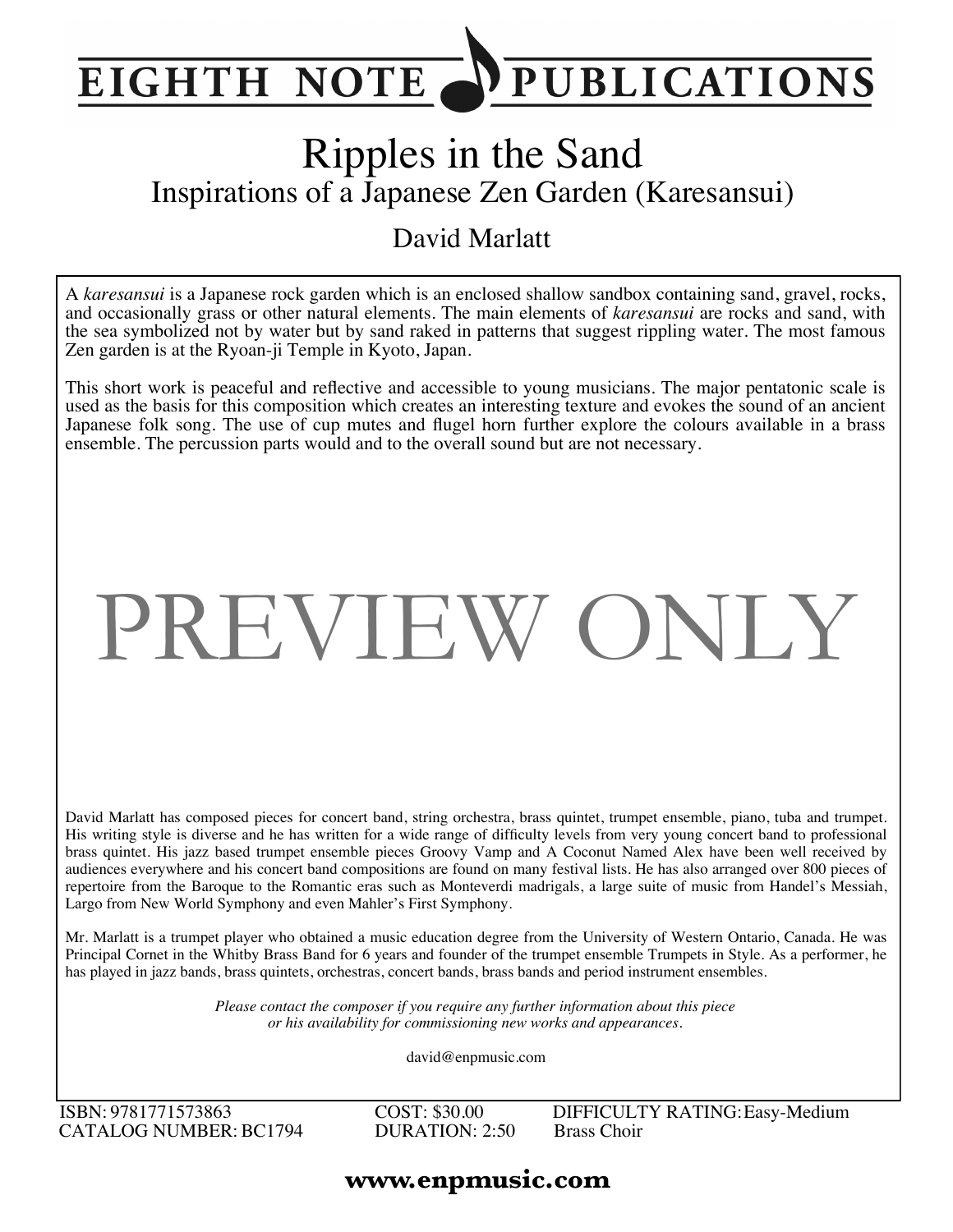

www.enpmusic.com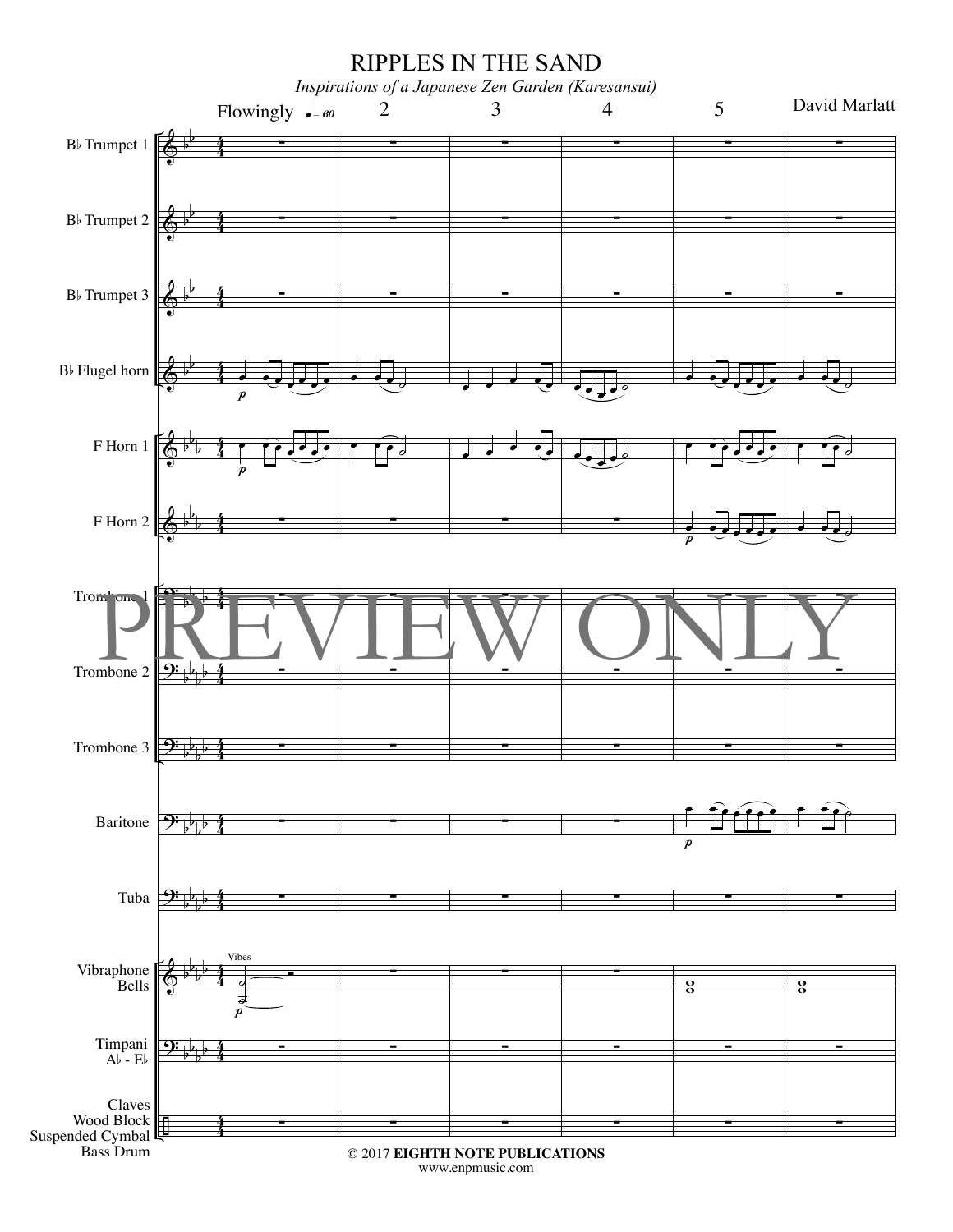

RIPPLES IN THE SAND pg. 2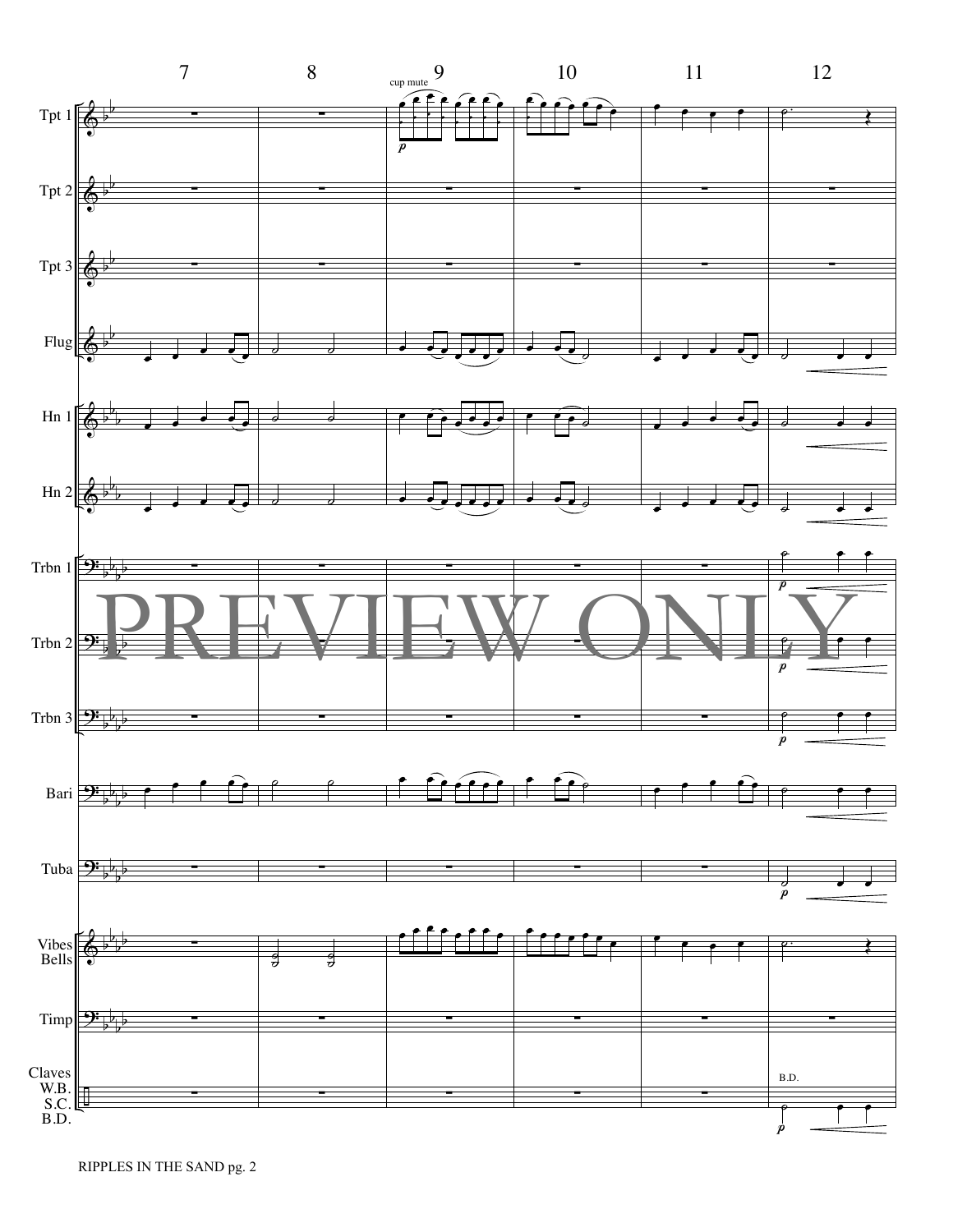

RIPPLES IN THE SAND pg. 3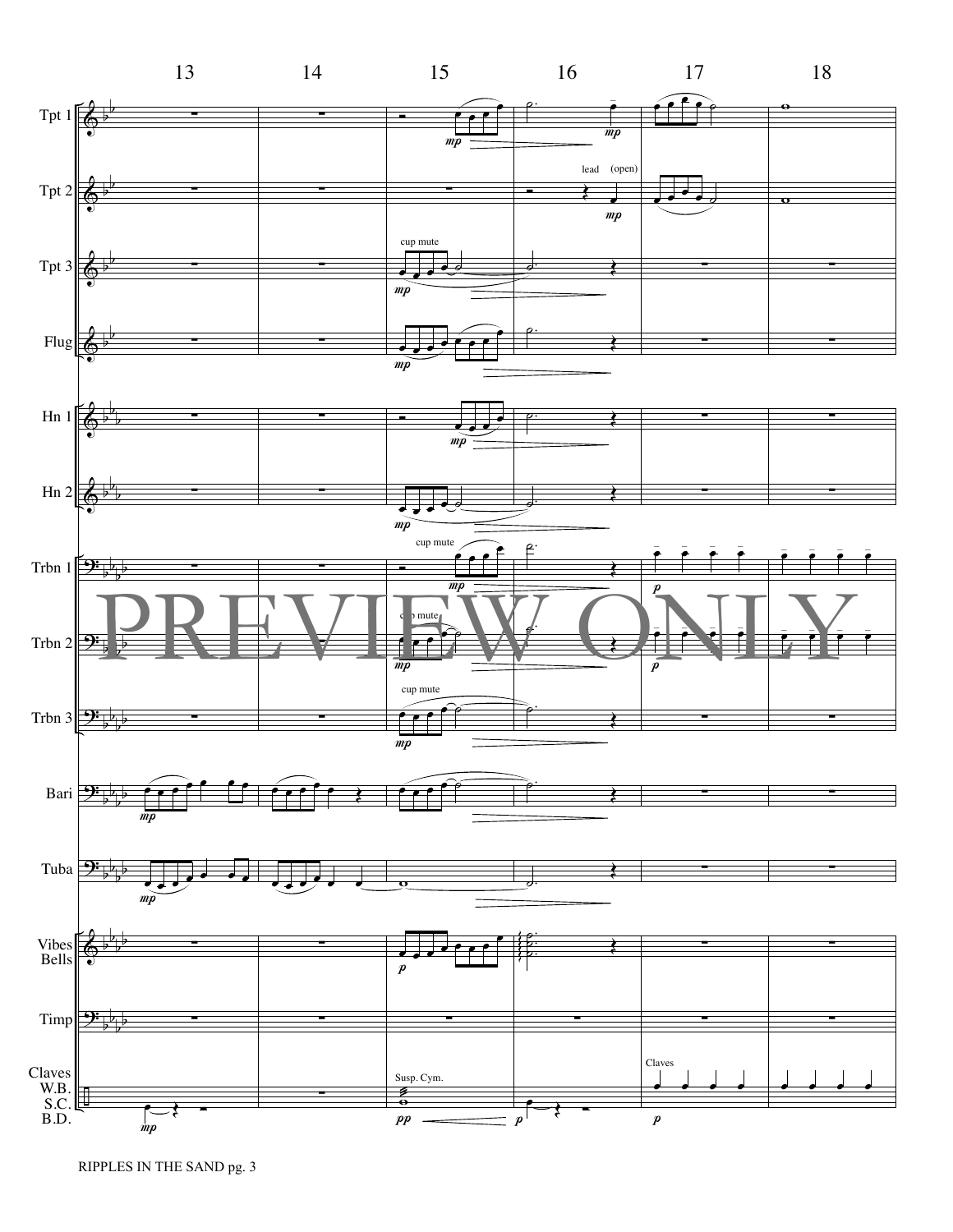

RIPPLES IN THE SAND pg. 4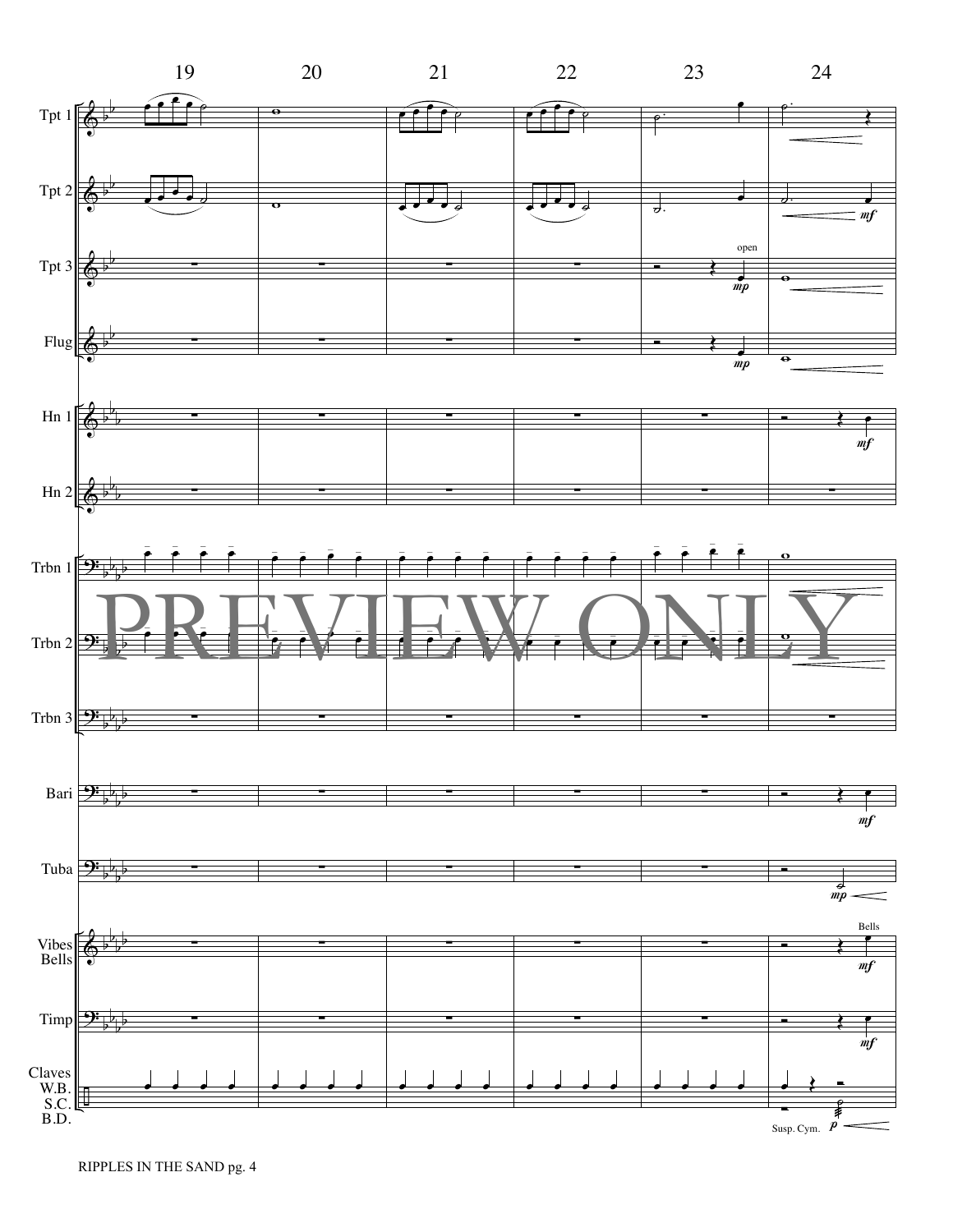

RIPPLES IN THE SAND pg. 5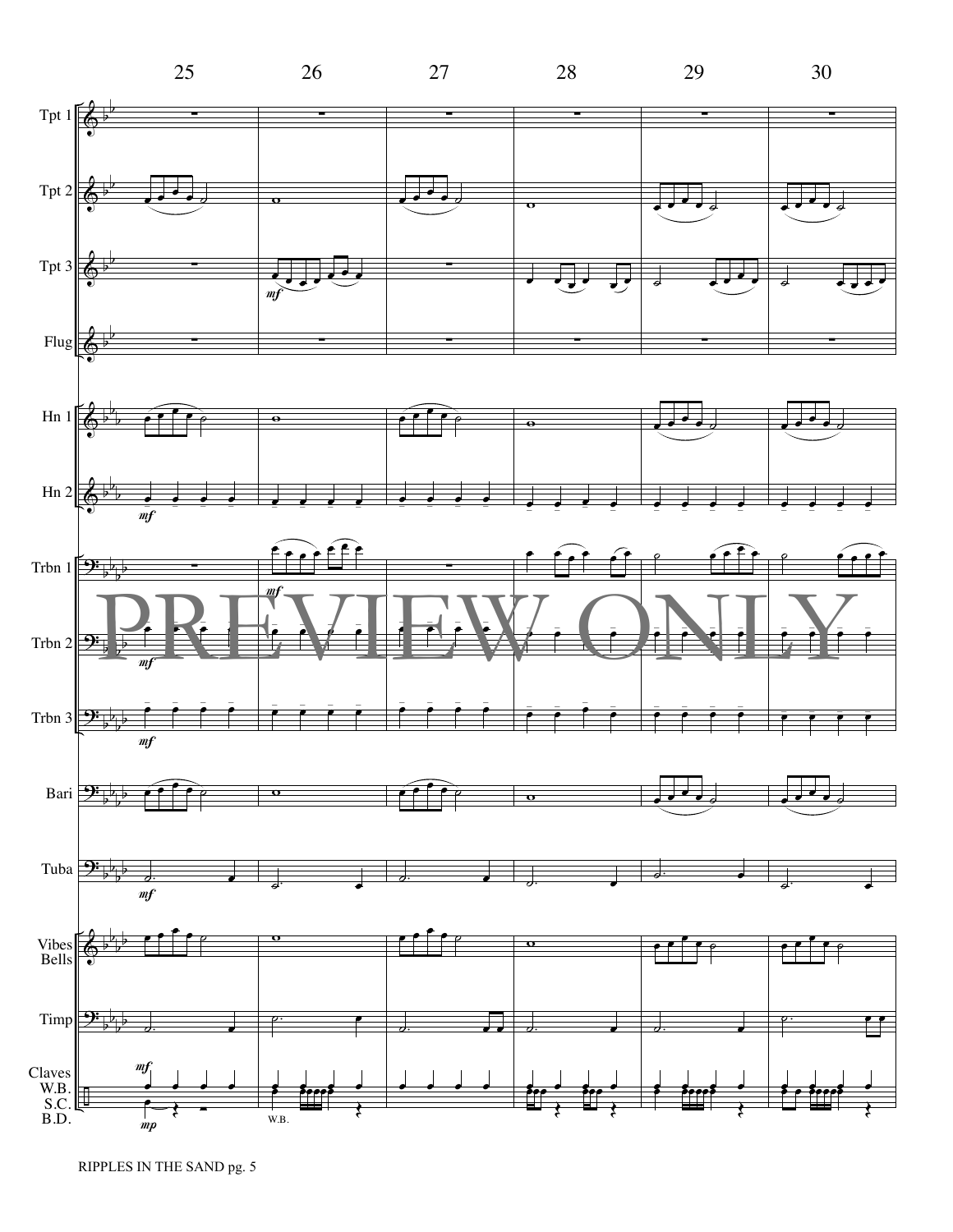